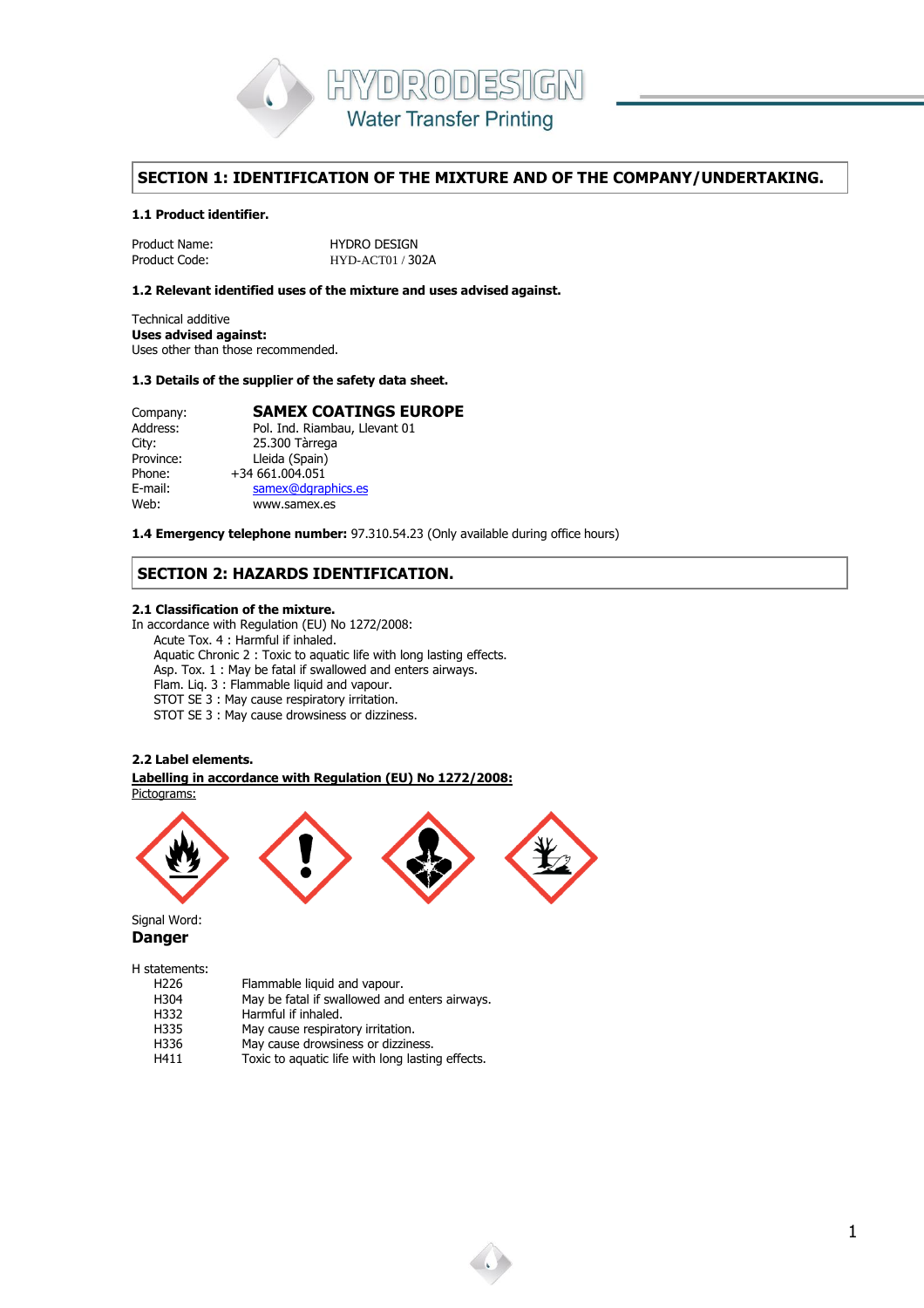

# P statements:

P273 Avoid release to the environment.<br>P280 Wear protective gloves/protective Wear protective gloves/protective clothing/eye protection/face protection. P501 Dispose of contents/container in accordance with local regulations.<br>P301+P310 IF SWALLOWED: Immediately call a POISON CENTER/doctor/... IF SWALLOWED: Immediately call a POISON CENTER/doctor/... P304+P340 IF INHALED: Remove person to fresh air and keep comfortable for breathing.<br>P370+P378 In case of fire: Use foam, carbon dioxide or dry chemical for extinction. P370+P378 In case of fire: Use foam, carbon dioxide or dry chemical for extinction.<br>P303+P361+P353 IF ON SKIN (or hair): Take off immediately all contaminated or IF ON SKIN (or hair): Take off immediately all contaminated clothing. Rinse skin with water/shower.

# EUH statements:<br>EUH066

Repeated exposure may cause skin dryness or cracking.

Contains:

2-butoxyethanol,butyl cellosolve,ethylene glycol monobutyl ether n-butyl acetate 2-butoxyethyl acetate,butylglycol acetate Hydrocarbons, C9, aromatics

#### **2.3 Other hazards.**

In normal use conditions and in its original form, the product itself does not involve any other risk for health and the environment.

# **SECTION 3: COMPOSITION/INFORMATION ON INGREDIENTS.**

#### **3.1 Substances.**

Not Applicable.

#### **3.2 Mixtures.**

Substances posing a danger to health or the environment in accordance with the Regulation (EC) No. 1272/2008, assigned a Community exposure limit in the workplace, and classified as PBT/vPvB or included in the Candidate List:

|                                                                                                                      |                                                |                    | (*)Classification - Regulation (EC)<br>No 1272/2008                                                   |                                           |
|----------------------------------------------------------------------------------------------------------------------|------------------------------------------------|--------------------|-------------------------------------------------------------------------------------------------------|-------------------------------------------|
| <b>Identifiers</b>                                                                                                   | <b>Name</b>                                    | <b>Concentrate</b> | <b>Classification</b>                                                                                 | specific<br>concentration<br><b>limit</b> |
| CAS No: 64742-95-6<br>EC No: 918-668-5<br>Registration No: 01-<br>2119455851-35-XXXX                                 | Hydrocarbons, C9, aromatics                    | $25 - 50 %$        | Aquatic Chronic<br>2, H411 - Asp.<br>Tox. 1, H304 -<br>STOT SE 3,<br><b>H335 - STOT</b><br>SE 3, H336 |                                           |
| Index No: 607-038-<br>$00 - 2$<br>CAS No: 112-07-2<br>EC No: 203-933-3<br>Registration No: 01-<br>2119475112-47-XXXX | [1] 2-butoxyethyl acetate, butylglycol acetate | $19 - 50%$         | Acute Tox. 4,<br>H312+H332                                                                            |                                           |

(\*)The complete text of the H phrases is given in section 16 of this Safety Data Sheet.

[1] Substance with a Community workplace exposure limit (see section 8.1).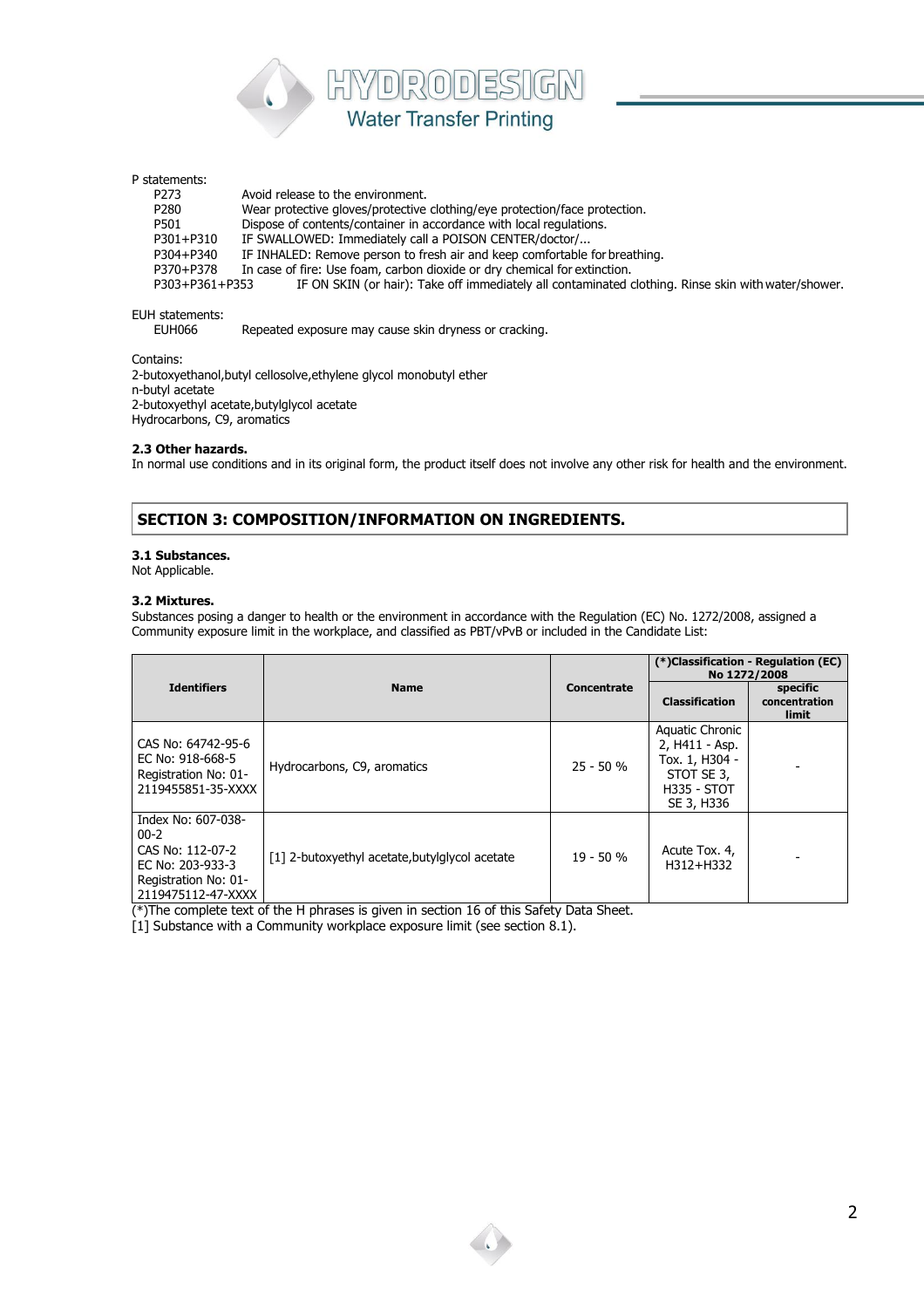HYDRODESIGN **Water Transfer Printing** 

# **SECTION 4: FIRST AID MEASURES.**

#### **4.1 Description of first aid measures.**

In case of doubt or when symptoms of feeling unwell persist, get medical attention. Never administer anything orally to persons who are unconscious.

#### **Inhalation.**

If wearing contact lenses, remove them. If breathing is irregular or stops, perform artificial respiration. Do not administer anything orally. If unconscious, place them in a suitable position and seek medical assistance.

#### **Eye contact**.

If wearing contact lenses, remove them. Wash eyes with plenty of clean and cool water for at least 10 minutes while pulling eyelids up, and seek medical assistance.

#### **Skin contact.**

Remove contaminated clothing. Wash skin vigorously with water and soap or a suitable skin cleaner. **NEVER** use solvents or thinners.

#### **Ingestion.**

If accidentally ingested, seek immediate medical attention. Keep calm. **NEVER** induce vomiting.

#### **4.2 Most important symptoms and effects, both acute and delayed.**

Harmful Product, prolonged exposure due to inhalation may cause anaesthetic effects and the need for immediate medical assistance.

#### **4.3 Indication of any immediate medical attention and special treatment needed.**

In case of doubt or when symptoms of feeling unwell persist, get medical attention. Never administer anything orally to persons who are unconscious.

# **SECTION 5: FIREFIGHTING MEASURES.**

Flammable product, the necessary prevention measures should be taken in order to avoid risks, In case of fire, the following measures are recommended:

#### **5.1 Extinguishing media.**

#### **Recommended extinguishing methods.**

Extinguisher powder or CO2. In case of more serious fires, also alcohol-resistant foam and water spray. Do not use a direct stream of water to extinguish.

## **5.2 Special hazards arising from the mixture.**

## **Special risks.**

Fire can cause thick, black smoke. As a result of thermal decomposition, dangerous products can form: carbon monoxide, carbon dioxide. Exposure to combustion or decomposition products can be harmful to your health.

## **5.3 Advice for firefighters.**

Use water to cool tanks, cisterns, or containers close to the heat source or fire. Take wind direction into account. Prevent the products used to fight the fire from going into drains, sewers, or waterways.

#### **Fire protection equipment.**

According to the size of the fire, it may be necessary to use protective suits against the heat, individual breathing equipment, gloves, protective goggles or facemasks, and gloves.

# **SECTION 6: ACCIDENTAL RELEASE MEASURES.**

## **6.1 Personal precautions, protective equipment and emergency procedures.**

Eliminate possible ignition points and ventilate the area. Avoid breathing fumes.For exposure control and individual protection measures, see section 8.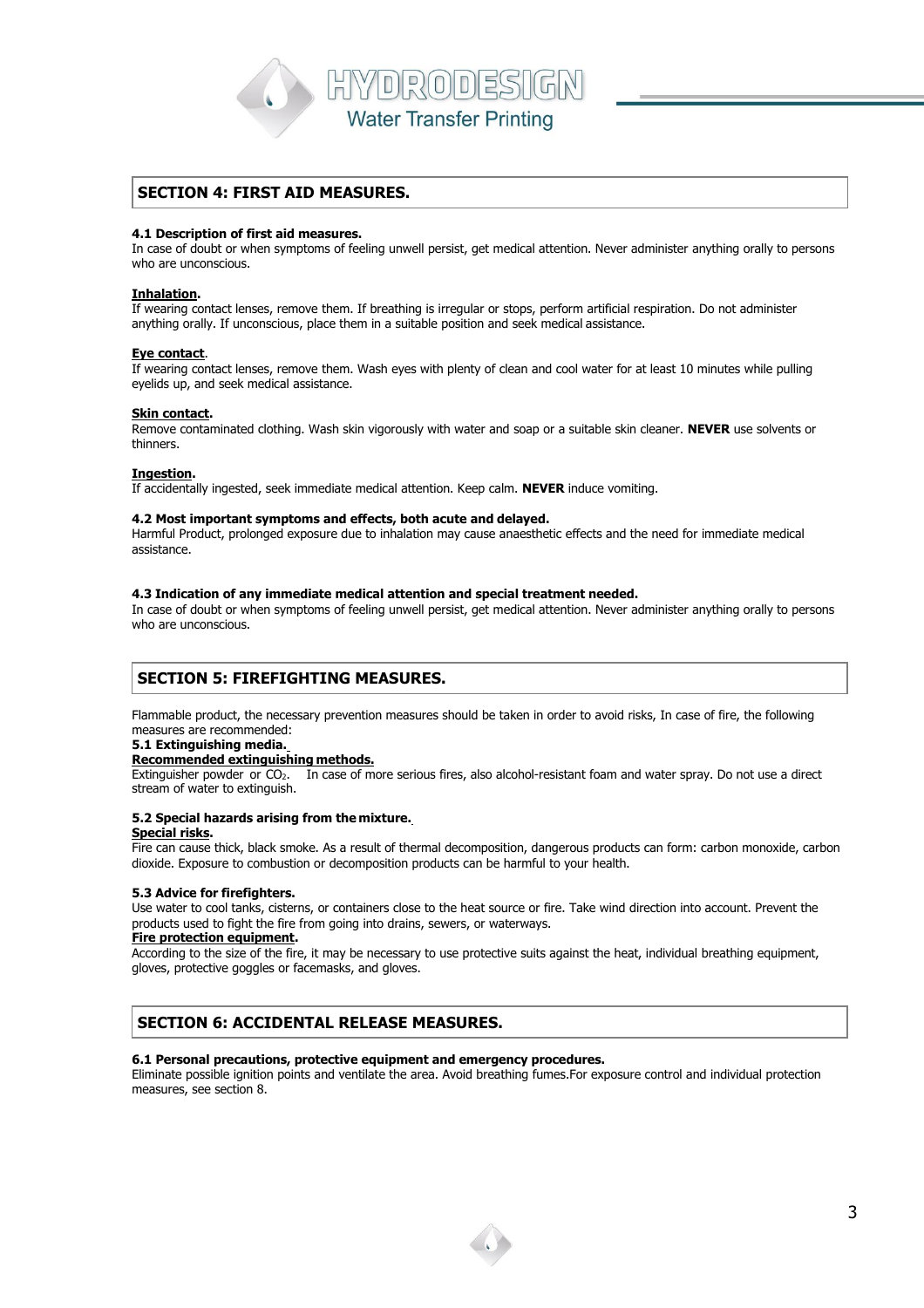

#### **6.2 Environmental precautions.**

Product Dangerous for the environment, in case of large spills or if the product contaminates lakes, rivers, or sewers, inform the responsible authorities according to local legislation.Prevent the contamination of drains, surface or subterranean waters, and the ground.

#### **6.3 Methods and material for containment and cleaning up.**

Pick up the spill with non-combustible absorbent materials (soil, sand, vermiculite, diatomite, etc.). Pour the product and the absorbent in an appropriate container. The contaminated area should be immediately cleaned with an appropriate decontaminator. Pour the decontaminator on the remains in an opened container and let it act various days until no further reaction is produced.

#### **6.4 Reference to other sections.**

For exposure control and individual protection measures, see section 8. For later elimination of waste, follow the recommendations under section 13.

# **SECTION 7: HANDLING AND STORAGE.**

#### **7.1 Precautions for safe handling.**

The fumes are heavier than air and can spread across the ground. They can form explosive mixtures with air. Prevent the creation of flammable or explosive fume concentrations in the air; prevent fume concentrations above work exposure limits. The product must only be used in areas where all unprotected flames and other ignition points have been eliminated. Electrical equipment has to be protected according to applicable standards.

The product can be electrostatically charged: always use earth grounds when transferring the product. Operators must use antistatic footwear and clothing, and floors must be conductors.

Keep the container tightly closed and isolated from heat sources, sparks, and fire. Do not use tools that can cause sparks.For personal protection, see section 8. Never use pressure to empty the containers. They are not pressure-resistant containers. In the application area, smoking, eating, and drinking must be prohibited.

Follow legislation on occupational health and safety.

Keep the product in containers made of a material identical to the original.

## **7.2 Conditions for safe storage, including any incompatibilities.**

Store according to local legislation. Observe indications on the label. Store the containers between 5 and 35° C, in a dry and wellventilated place, far from sources of heat and direct solar light. Keep far away from ignition points. Keep away from oxidising agents and from highly acidic or alkaline materials. Do not smoke. Prevent the entry of non-authorised persons. Once the containers are open, they must be carefully closed and placed vertically to prevent spills.

Classification and threshold amount of storage in accordance with Annex I to Directive 2012/18/EU (SEVESO III)::

|                  |                          | <b>Qualifying quantity (tonnes) for</b><br>the application of |                            |
|------------------|--------------------------|---------------------------------------------------------------|----------------------------|
| Code             | <b>Description</b>       | Lower-tier<br>requirements                                    | Upper-tier<br>requirements |
| P <sub>5</sub> b | <b>FLAMMABLE LIOUIDS</b> | 50                                                            | 200                        |

#### **7.3 Specific end use(s).**

## **SECTION 8: EXPOSURE CONTROLS/PERSONAL PROTECTION.**

#### **8.1 Control parameters.**

Work exposure limit for:

| <b>Name</b> | -----<br>No.<br>$\blacksquare$ | nuntry | $\overline{\phantom{a}}$<br>-----<br>value | ppm | . .<br>- - |
|-------------|--------------------------------|--------|--------------------------------------------|-----|------------|
|             |                                |        |                                            |     |            |

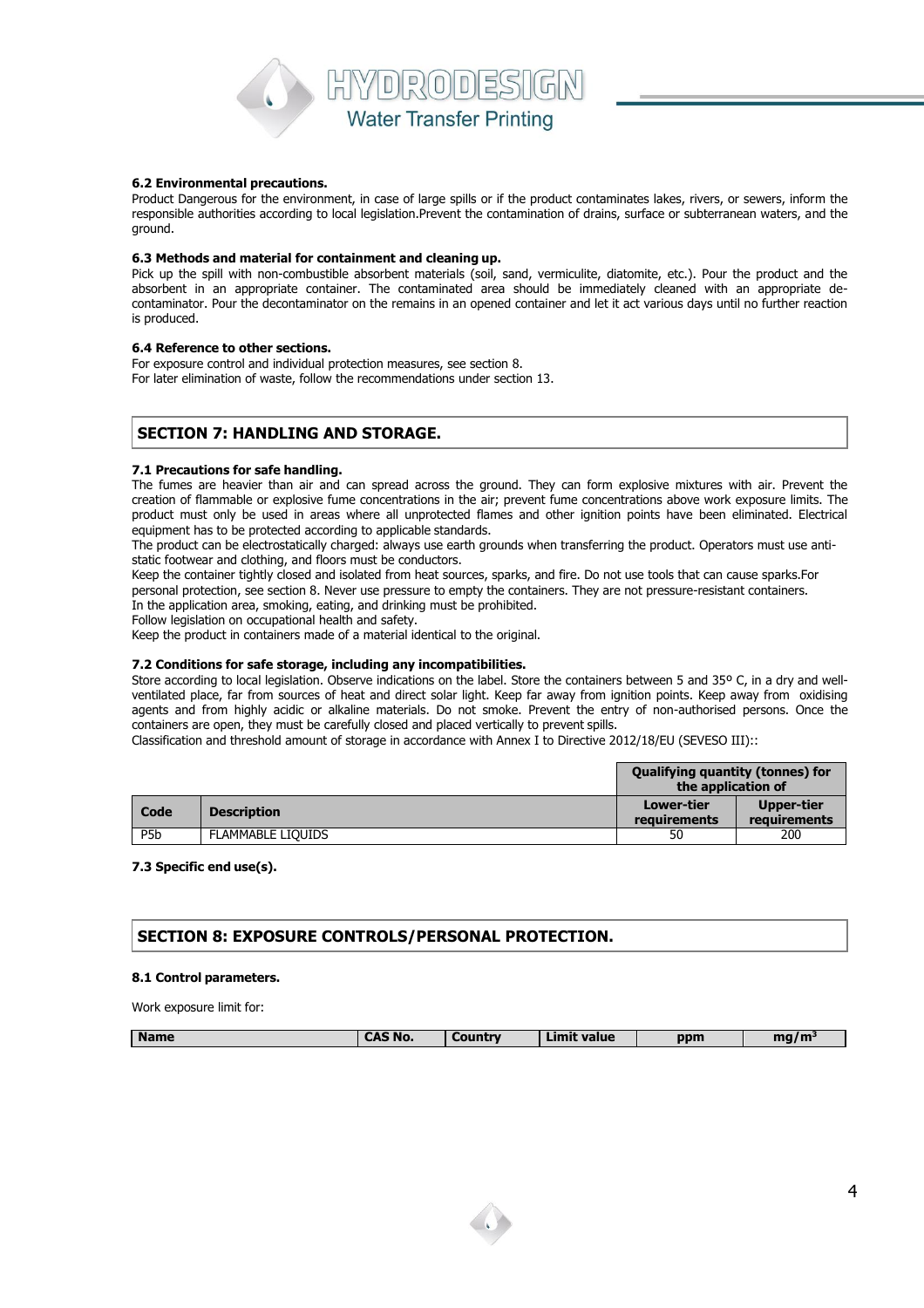

|                 |          | ררז<br>$\cdots$<br>Kingdom   2 | <b>Short term</b>  | 50  | 332 |
|-----------------|----------|--------------------------------|--------------------|-----|-----|
|                 |          | United                         | <b>Eight hours</b> | 150 | 724 |
| n-butyl acetate | 123-86-4 | ED.<br>$\cdot$<br>Kingdom [2]  | <b>Short term</b>  | 200 | 966 |

[1] According both Binding Occupational Esposure Limits (BOELVs) and Indicative Occupational Exposure Limits (IOELVs) adopted by Scientific Committee for Occupational Exposure Limits to Chemical Agents (SCOEL).

[2] According Limit Value (IOELV) list in 2nd Indicative Occupational Exposure adobted by Health and Safety Executive.

The product does NOT contain substances with Biological Limit Values.

Concentration levels DNEL/DMEL:

| <b>Name</b>                                                           | <b>DNEL/DMEL</b>             | Type                                    | <b>Value</b>                |
|-----------------------------------------------------------------------|------------------------------|-----------------------------------------|-----------------------------|
|                                                                       | <b>DNEL</b><br>(Workers)     | Inhalation, Long-term, Systemic effects | 150<br>(mq/m <sup>3</sup> ) |
|                                                                       | DNEL (General<br>population) | Inhalation, Long-term, Systemic effects | 32<br>(mq/m <sup>3</sup> )  |
| Hydrocarbons, C9, aromatics<br>N. CAS: 64742-95-6<br>N. CE: 918-668-5 | <b>DNEL</b><br>(Workers)     | Dermal, Long-term, Systemic effects     | 25 (mg/kg)<br>bw/day)       |
|                                                                       | DNEL (General<br>population) | Dermal, Long-term, Systemic effects     | $11$ (mg/kg<br>bw/day)      |
|                                                                       | DNEL (General<br>population) | Oral, Long-term, Systemic effects       | $11$ (mg/kg<br>bw/day)      |

DNEL: Derived No Effect Level, level of exposure to the substance below which adverse effects are not anticipated. DMEL: Derived Minimal Effect Level, exposure level corresponding to a low risk, that risk should be considered a tolerable minimum.

Concentration levels PNEC:

| <b>Name</b>      | <b>Details</b>               | <b>Value</b>   |
|------------------|------------------------------|----------------|
| n-butyl acetate  | agua (freshwater)            | $0,18$ (mg/l)  |
| N. CAS: 123-86-4 | agua (marine water)          | $0,018$ (mg/l) |
| N. CE: 204-658-1 | aqua (intermittent releases) | $0,36$ (mg/l)  |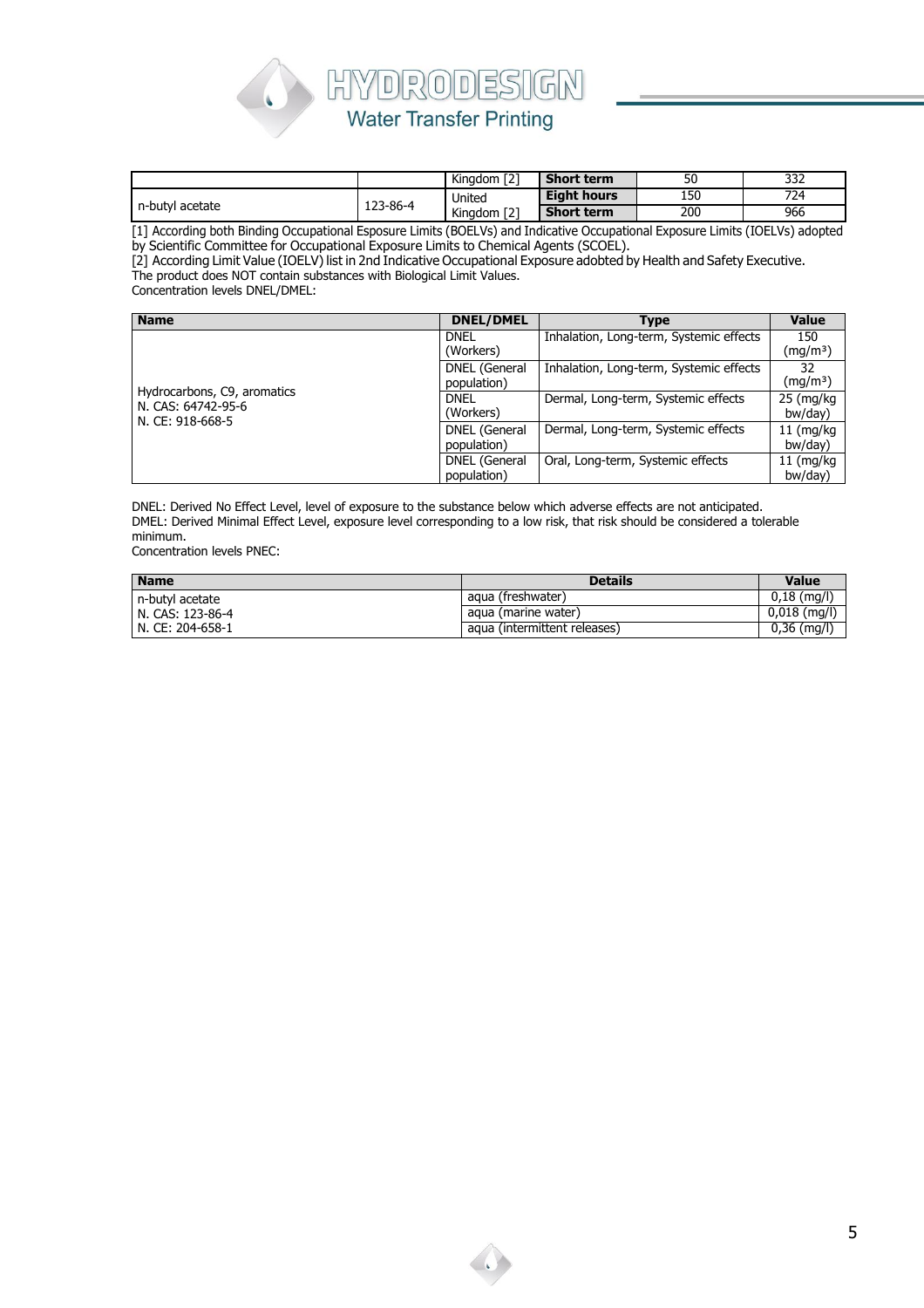

| <b>PNEC STP</b>         | 35,6 (mg/l)  |
|-------------------------|--------------|
| sediment (freshwater)   | 0,981 (mg/kg |
|                         | sediment dw) |
| sediment (marine water) | 0,0981       |
|                         | (mg/kg       |
|                         | sediment dw) |

PNEC: Predicted No Effect Concentration, concentration of the substance below which adverse effects are not expected in the environmental compartment.

## **8.2 Exposure controls.**

#### **Measures of a technical nature:**

Provide adequate ventilation, which can be achieved by using good local exhaust-ventilation and a good general exhaust system.

| <b>Concentration:</b>        | 100 %                                                                                                                                                                                                                                                                                                        |  |  |  |  |
|------------------------------|--------------------------------------------------------------------------------------------------------------------------------------------------------------------------------------------------------------------------------------------------------------------------------------------------------------|--|--|--|--|
| Uses:                        | <b>Technical additive</b>                                                                                                                                                                                                                                                                                    |  |  |  |  |
| <b>Breathing protection:</b> |                                                                                                                                                                                                                                                                                                              |  |  |  |  |
|                              | If the recommended technical measures are observed, no individual protection equipment is necessary.                                                                                                                                                                                                         |  |  |  |  |
| <b>Hand protection:</b>      |                                                                                                                                                                                                                                                                                                              |  |  |  |  |
| PPE:                         | Non-disposable protective gloves against chemicals.                                                                                                                                                                                                                                                          |  |  |  |  |
| Characteristics:             | «CE» marking, category III. Check the list of chemicals for which the glove has<br>been tested.                                                                                                                                                                                                              |  |  |  |  |
| CEN standards:               | EN 374-1, En 374-2, EN 374-3, EN 420                                                                                                                                                                                                                                                                         |  |  |  |  |
| Maintenance:                 | A schedule for the periodical replacement of gloves should be established in order to guarantee their<br>replacement before pollutants permeate them. The use of contaminated gloves could be more dangerous<br>than not using gloves, since the pollutant can gradually accumulate in the glove's material. |  |  |  |  |
| Observations:                | They are to be replaced whenever tears, cracks or deformations are observed or when exterior dirt could<br>reduce their strength.                                                                                                                                                                            |  |  |  |  |
| Material:                    | Breakthrough time<br>Material thickness 0,35<br>PVC (polyvinyl chloride)<br>>480<br>(min.):<br>(mm):                                                                                                                                                                                                         |  |  |  |  |
| <b>Eye protection:</b>       |                                                                                                                                                                                                                                                                                                              |  |  |  |  |
| PPE:                         | Protective goggles with built-in frame.                                                                                                                                                                                                                                                                      |  |  |  |  |
| Characteristics:             | «CE» marking, category II. Eye protector with built-in frame for protection against<br>dust, smoke, fog and vapour.                                                                                                                                                                                          |  |  |  |  |
| CEN standards:               | EN 165, EN 166, EN 167, EN 168                                                                                                                                                                                                                                                                               |  |  |  |  |
| Maintenance:                 | Visibility through lenses should be ideal. Therefore, these parts should be cleaned daily. Protectors should<br>be disinfected periodically following the manufacturer's instructions.                                                                                                                       |  |  |  |  |
| Observations:                | Some signs of wear and tear include: yellow colouring of the lenses, superficial scratching of the lenses,<br>scraping etc.                                                                                                                                                                                  |  |  |  |  |
| <b>Skin protection:</b>      |                                                                                                                                                                                                                                                                                                              |  |  |  |  |
| PPE:                         | Chemical protective clothing                                                                                                                                                                                                                                                                                 |  |  |  |  |
| Characteristics:             | «CE» marking, category III. Clothing should fit properly. The level of protection<br>must be set according to a test parameter called BT (Breakthrough Time), which<br>indicates how long it takes for the chemical to pass through the material.                                                            |  |  |  |  |
| CEN standards:               | EN 464, EN 340, EN 943-1, EN 943-2, EN ISO 6529, EN ISO 6530, EN 13034                                                                                                                                                                                                                                       |  |  |  |  |
|                              | In order to guarantee uniform protection, follow the washing and maintenance instructions provided by                                                                                                                                                                                                        |  |  |  |  |
| Maintenance:                 | the manufacturer.                                                                                                                                                                                                                                                                                            |  |  |  |  |
| Observations:                | The protective clothing's design should facilitate correct positioning, staying in place without moving for<br>the period of use expected, bearing in mind environmental factors as well as any movement or position<br>the user might adopt while carrying out the activity.                                |  |  |  |  |
| PPE:                         | Anti-static safety footwear against chemicals.                                                                                                                                                                                                                                                               |  |  |  |  |
| Characteristics:             | «CE» marking, category III. Check the list of chemicals against which the footwear<br>is resistant.                                                                                                                                                                                                          |  |  |  |  |
| CEN standards:               | EN ISO 13287, EN 13832-1, EN 13832-2, EN 13832-3, EN ISO 20344, EN ISO<br>20345                                                                                                                                                                                                                              |  |  |  |  |
| Maintenance:                 | For correct maintenance of this kind of safety footwear, it is necessary to observe the instructions<br>specified by the manufacturer. The footwear should be replaced as soon as any sign of damage is<br>observed.                                                                                         |  |  |  |  |
| Observations:                | The footwear should be cleaned regularly and dried when damp, although it should not be placed too<br>close to a source of heat in order to avoid any sharp changes in temperature.                                                                                                                          |  |  |  |  |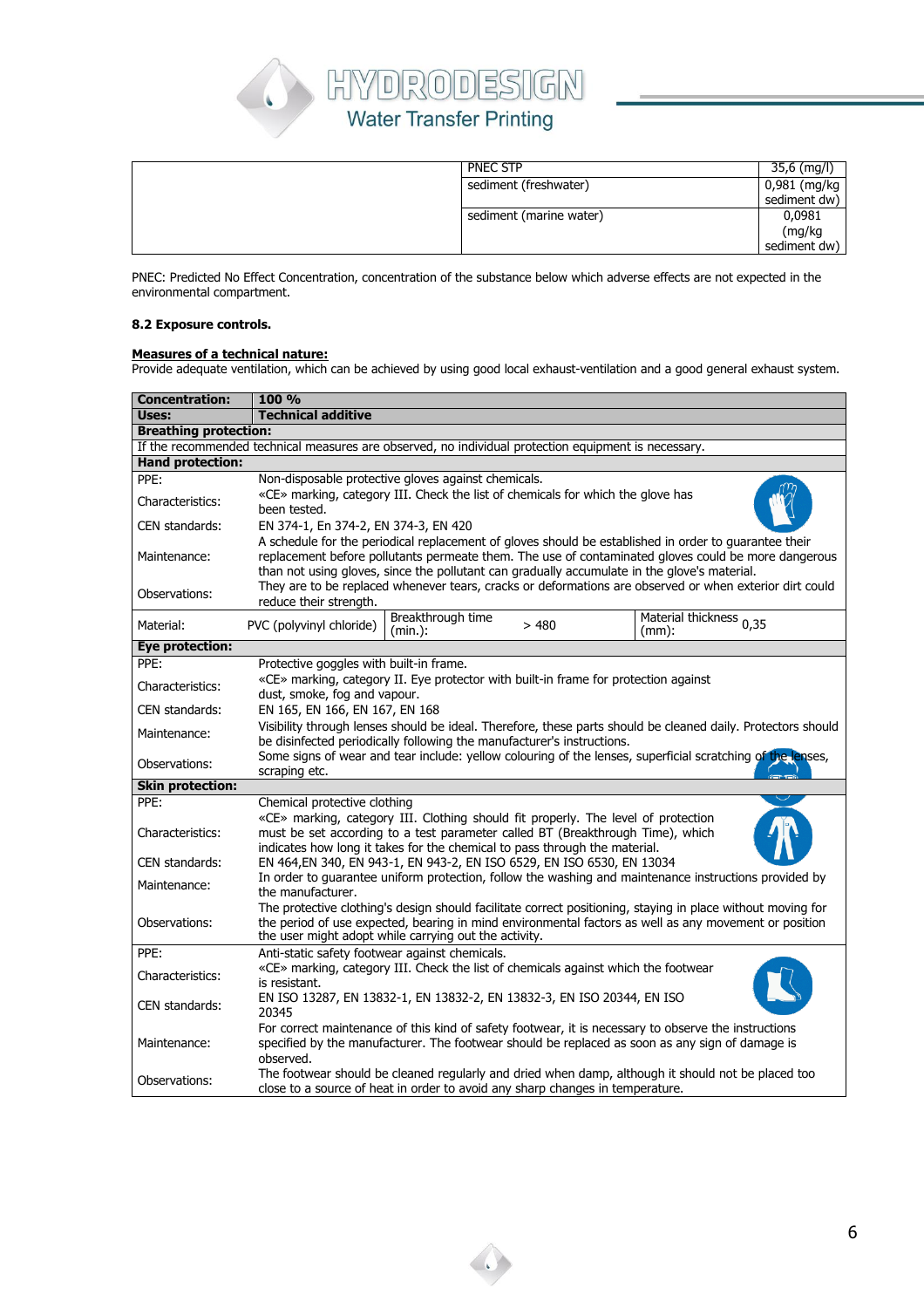

## **SECTION 9: PHYSICAL AND CHEMICAL PROPERTIES.**

#### **9.1 Information on basic physical and chemical properties.**

Appearance:Clear liquid Colour: Incoloro Odour:N.A./N.A. Odour threshold:N.A./N.A. pH:N.A./N.A. Melting point:N.A./N.A. Boiling Point: 212 ºC Flash point: 53 ºC Evaporation rate: N.A./N.A. Inflammability (solid, gas): N.A./N.A. Lower Explosive Limit: N.A./N.A. Upper Explosive Limit: N.A./N.A. Vapour pressure: 1,92 Vapour density:N.A./N.A. Relative density:0.9 g/cm<sup>3</sup> Solubility:N.A./N.A. Liposolubility: N.A./N.A. Hydrosolubility: N.A./N.A. Partition coefficient (n-octanol/water): N.A./N.A. Auto-ignition temperature: N.A./N.A. Decomposition temperature: N.A./N.A. Viscosity: N.A./N.A. Explosive properties: N.A./N.A. Oxidizing properties: N.A./N.A.

N.A./N.A.= Not Available/Not Applicable due to the nature of the product

#### **9.2. Other information.**

VOC content (p/p): 90 % VOC content: **810** g/l

# **SECTION 10: STABILITY AND REACTIVITY.**

#### **10.1 Reactivity.**

If the storage conditions are satisfied, does not produce dangerous reactions.

#### **10.2 Chemical stability.**

Stable under the recommended handling and storage conditions (see section 7).

## **10.3 Possibility of hazardous reactions.**

Flammable liquid and vapour.

## **10.4 Conditions to avoid.**

Avoid the following conditions:

- High temperature.
- Static discharge.
- Contact with incompatible materials.

- Avoid temperatures near or above the flash point. Do not heat closed containers. Avoid direct sunlight and heat, as these may cause a risk of fire.

#### **10.5 Incompatible materials.**

- Avoid the following materials:
- Explosives materials.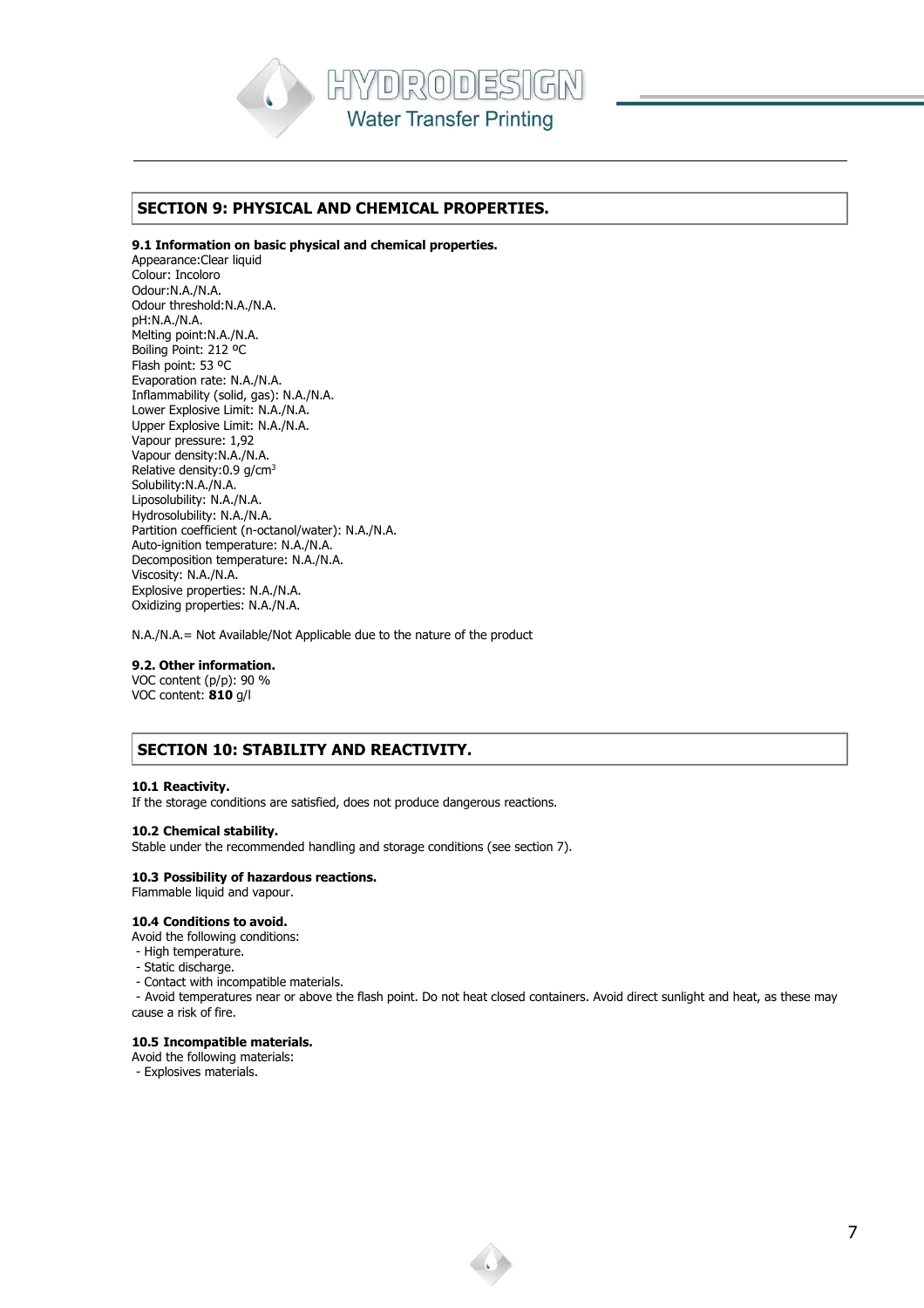

- Toxic materials.
- Oxidizing materials.

#### **10.6 Hazardous decomposition products.**

In case of fire, dangerous decomposition products can be generated, such as carbon monoxide and dioxide and nitrogen fumes and oxides.

# **SECTION 11: TOXICOLOGICAL INFORMATION.**

**IRRITANT PREPARATION. The inhalation of spray mist** or suspended particulates can irritate the respiratory tract. It can also cause serious respiratory difficulties, central nervous system disorders, and in extreme cases, unconsciousness.

**2-butoxyethanol and its acetate are easily absorbed** by the skin and can cause noxious effects to the kidneys.

#### **11.1 Information on toxicological effects.**

Repeated or prolonged contact with the product can cause the elimination of oil from the skin, giving rise to non-allergic contact dermatitis and absorption of the product through the skin. Splatters in the eyes can cause irritation and reversible damage.

a) acute toxicity; Product classified: Acute toxicity (Inhalation), Category 4: Harmful if inhaled.

Acute Toxicity Estimate (ATE):

:  $ATE (Dermal) = 3793 mg/kg$ ATE (Inhalation) =  $15517$  mg/l/4 h (Gases) ATE (Oral) =  $16667$  mg/kg

b) skin corrosion/irritation; Not conclusive data for classification.

c) serious eye damage/irritation; Not conclusive data for classification.

d) respiratory or skin sensitisation; Not conclusive data for classification.

e) germ cell mutagenicity; Not conclusive data for classification.

f) carcinogenicity; Not conclusive data for classification.

g) reproductive toxicity; Not conclusive data for classification.

h) STOT-single exposure; Product classified: Specific target organ toxicity following a single exposure, Category 3:

i) STOT-repeated exposure; Not conclusive data for classification.

j) aspiration hazard; Product classified: Aspiration toxicity, Category 1: May be fatal if swallowed and enters airways.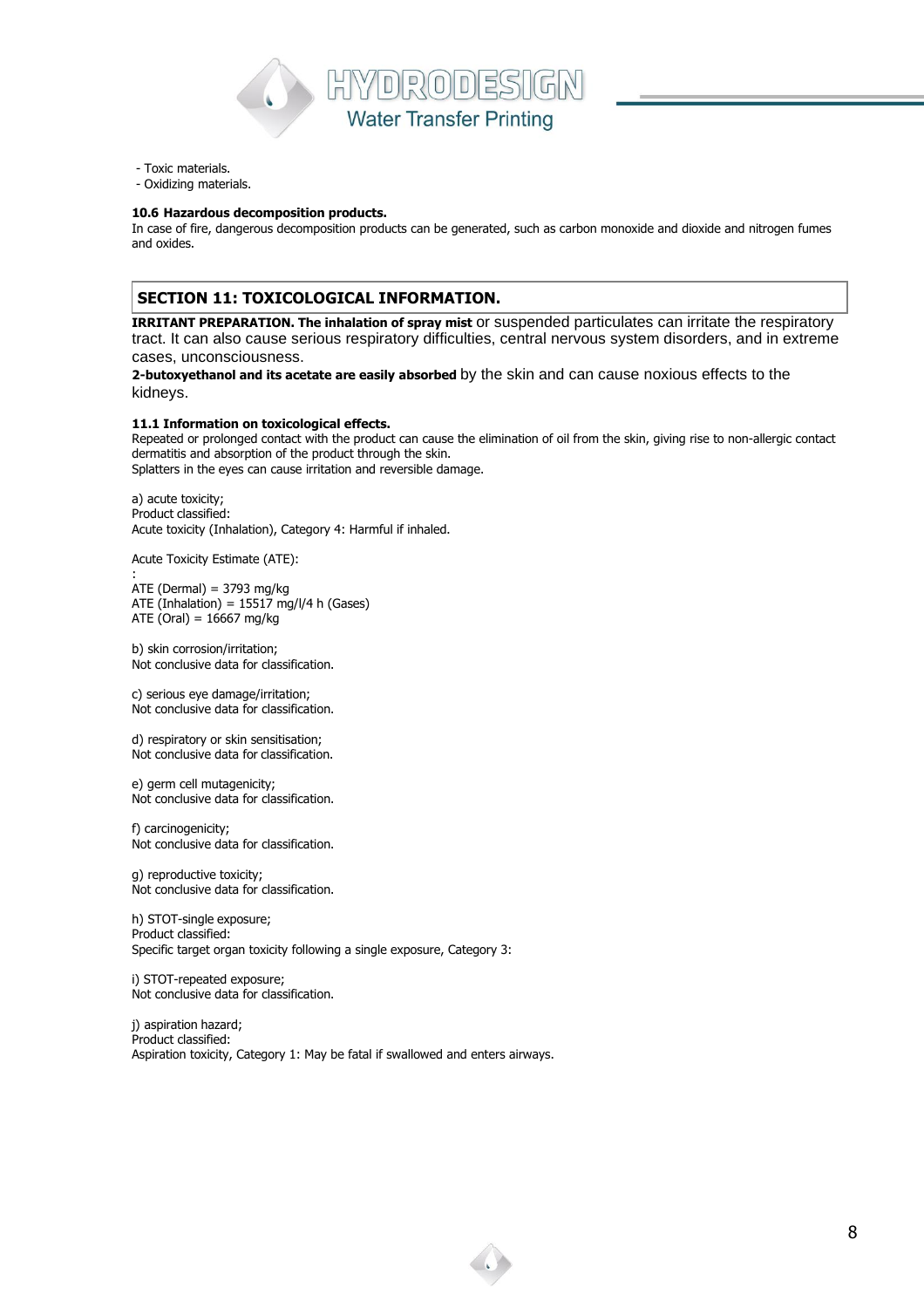

## **SECTION 12: ECOLOGICAL INFORMATION.**

#### **12.1 Toxicity.**

No information is available regarding the ecotoxicity of the substances present.

#### **12.2 Persistence and degradability.**

No information is available about persistence and degradability of the product.

#### **12.3 Bioaccumulative potencial.**

**Information about the bioaccumulation of the substances present.**

| <b>Name</b>      | <b>Bioaccumulation</b>                       |                          |                          |              |
|------------------|----------------------------------------------|--------------------------|--------------------------|--------------|
|                  | <b>Log Pow</b><br><b>BCF</b><br><b>NOECs</b> |                          |                          | <b>Level</b> |
| n-butyl acetate  | 1,78                                         | $\overline{\phantom{0}}$ | $\overline{\phantom{0}}$ | Very low     |
| N. CAS: 123-86-4 |                                              |                          |                          |              |

#### **12.4 Mobility in soil.**

No information is available about the mobility in soil. The product must not be allowed to go into sewers or waterways. Prevent penetration into the ground.

#### **12.5 Results of PBT and vPvB assessment.**

No information is available about the results of PBT and vPvB assessment of the product.

#### **12.6 Other adverse effects.**

No information is available about other adverse effects for the environment.

## **SECTION 13 DISPOSAL CONSIDERATIONS.**

#### **13.1 Waste treatment methods.**

Do not dump into sewers or waterways. Waste and empty containers must be handled and eliminated according to current, local/national legislation.

Follow the provisions of Directive 2008/98/EC regarding waste management.

# **SECTION 14: TRANSPORT INFORMATION.**

Transport following ADR rules for road transport, RID rules for railway, ADN for inner waterways, IMDG for sea, and ICAO/IATA for air transport.

**Land:** Transport by road: ADR, Transport by rail: RID.

Transport documentation: Consignment note and written instructions

**Sea:** Transport by ship: IMDG.

Transport documentation: Bill of lading

**Air:** Transport by plane: ICAO/IATA. Transport document: Airway bill.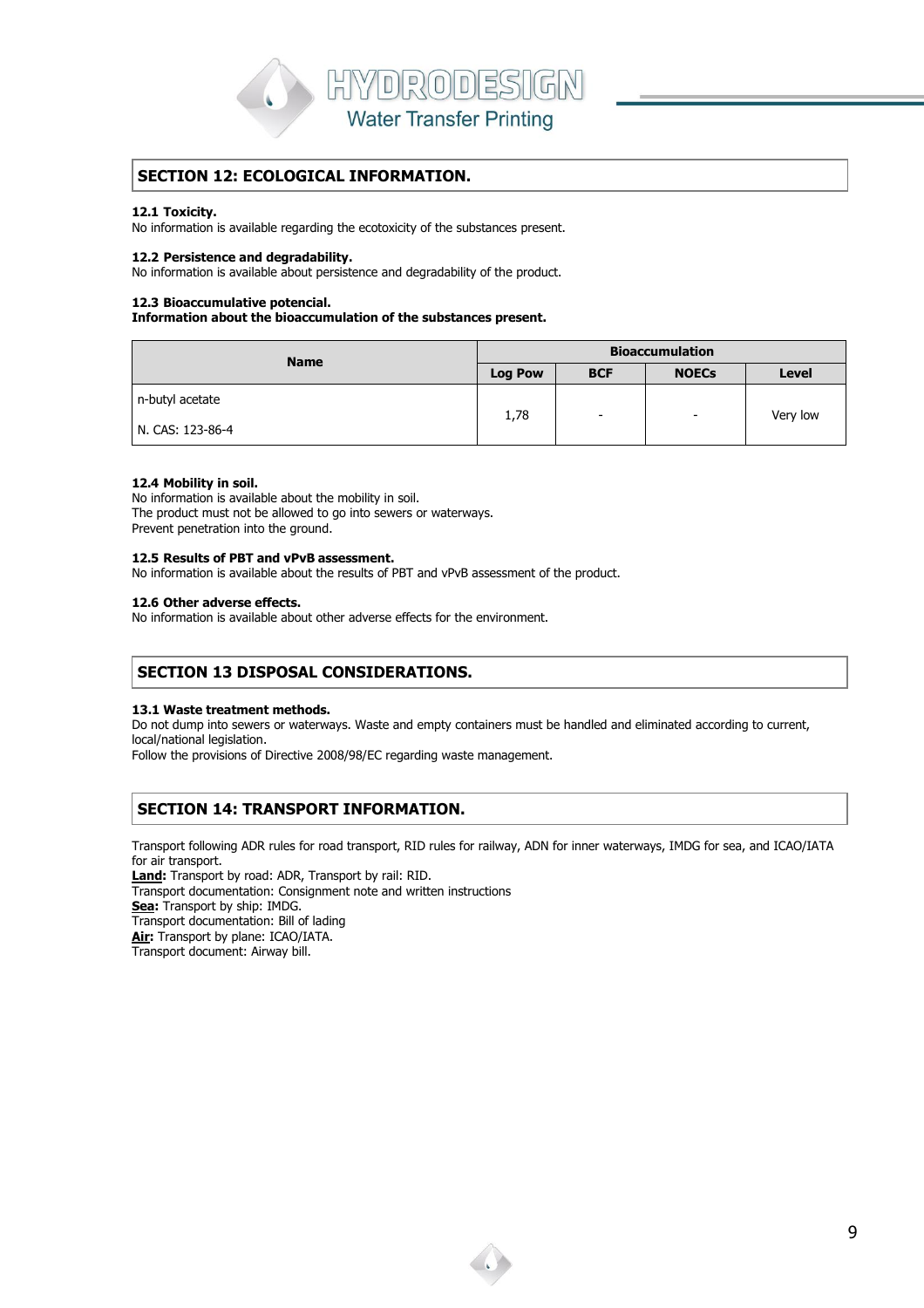

## **14.1 UN number.**

UN No: UN1268

#### **14.2 UN proper shipping name.**

Description: UN 1268, PETROLEUM DISTILLATES, N.O.S. (CONTAINS HYDROCARBONS, C9, AROMATICS / N-BUTYL ACETATE), 3, PG III, (D/E)

**14.3 Transport hazard class(es).**

Class(es): 3

## **14.4 Packing group.**

Packing group: III

## **14.5 Environmental hazards.**



Dangerous for the environment

**14.6 Special precautions for user.** Labels: 3



Hazard number: 30 ADR LQ: 5 L

Provisions concerning carriage in bulk ADR: Not authorized carriage in bulk in accordance with ADR. Transport by ship, FEm – Emergency sheets (F – Fire, S - Spills): F-E,S-E Proceed in accordance with point 6.

**14.7 Transport in bulk according to Annex II of MARPOL 73/78 and the IBC Code.** The product is not transported in bulk.

**SECTION 15: REGULATORY INFORMATION.**

## **15.1 Safety, health and environmental regulations/legislation specific for the mixture.**

The product is not affected by the Regulation (EC) No 1005/2009 of the European Parliament and of the Council of 16 September 2009 on substances that deplete the ozone layer.

See annex I of the Directive 96/82/EC of 9 December 1996 on the control of major-accident hazards involving dangerous substances.

Product classification according to Annex I of Directive 2012/18/EU (SEVESO III): P5b

The product is not affected by Regulation (EU) No 528/2012 concerning the making available on the market and use of biocidal products.

The product is not affected by the procedure established Regulation (EU) No 649/2012, concerning the export and import of dangerous chemicals.

## **15.2 Chemical safety assessment.**

There has been no evaluation a chemical safety assessment of the product.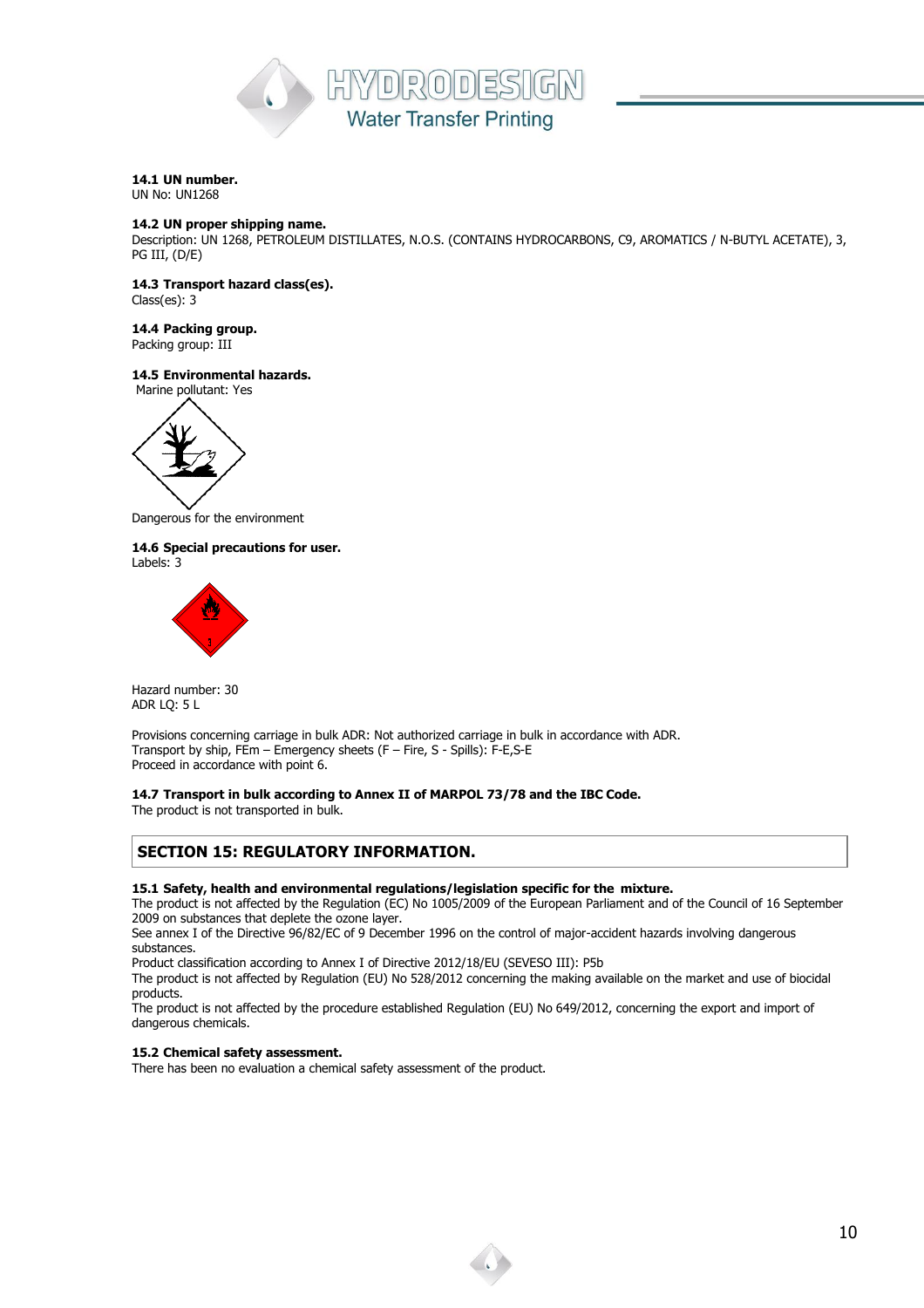

## **SECTION 16: OTHER INFORMATION.**

Complete text of the H phrases that appear in section 3:

| H226 | Flammable liquid and vapour. |  |  |
|------|------------------------------|--|--|
|      |                              |  |  |

- H302 Harmful if swallowed.<br>H304 May be fatal if swallow
- May be fatal if swallowed and enters airways.
- H312 Harmful in contact with skin.<br>H315 Causes skin irritation. Causes skin irritation.
- 
- H319 Causes serious eye irritation.<br>H332 Harmful if inhaled.
- H332 Harmful if inhaled.<br>H335 May cause respirat
- H335 May cause respiratory irritation.<br>H336 May cause drowsiness or dizzine May cause drowsiness or dizziness.
- H411 Toxic to aquatic life with long lasting effects.

Classification codes:

Acute Tox. 4 [Dermal] : Acute toxicity (Dermal), Category 4 Acute Tox. 4 [Inhalation] : Acute toxicity (Inhalation), Category 4 Acute Tox. 4 [Oral] : Acute toxicity (Oral), Category 4 Aquatic Chronic 2 : Chronic effect to the aquatic environment, Category 2 Asp. Tox. 1 : Aspiration toxicity, Category 1 Eye Irrit. 2 : Eye irritation, Category 2 Flam. Liq. 3 : Flammable liquid, Category 3 STOT SE 3 : Specific target organ toxicity following a single exposure, Category 3 Skin Irrit. 2 : Skin irritant, Category 2

Sections changed compared with the previous version:

1,2,3,4,8,9,11,16

It is advisable to carry out basic training with regard to health and safety at work in order to handle this product correctly.

## **Labelling in accordance with Directive 1999/45/EC:**

Symbols:



Dangerous for the environment

N

| R Phrases:                    |                                                                                                              |
|-------------------------------|--------------------------------------------------------------------------------------------------------------|
| R <sub>10</sub>               | Flammable.                                                                                                   |
| R37                           | Irritating to respiratory system.                                                                            |
| R65                           | Harmful: may cause lung damage if swallowed.                                                                 |
| R66                           | Repeated exposure may cause skin dryness or cracking.                                                        |
| R20/21                        | Harmful by inhalation and in contact with skin.                                                              |
| R51/53                        | Toxic to aquatic organisms, may cause long-term adverse effects in the aquatic environment.                  |
| S Phrases:                    |                                                                                                              |
| S43                           | In case of fire, use  (indicate in the space the precise type of fire-fighting equipment. If water increases |
| risk, add «Never use water»). |                                                                                                              |
| S57                           | Use appropriate container to avoid environmental contamination.                                              |
| S59                           | Refer to manufacturer/supplier for information on recovery/recycling.                                        |
| S60                           | This material and its container must be disposed of as hazardous waste.                                      |
| S61                           | Avoid release to the environment. Refer to special instructions/safety data sheets.                          |
| S62                           | If swallowed, do not induce vomiting: seek medical advice immediately and show this container or label.      |
|                               |                                                                                                              |